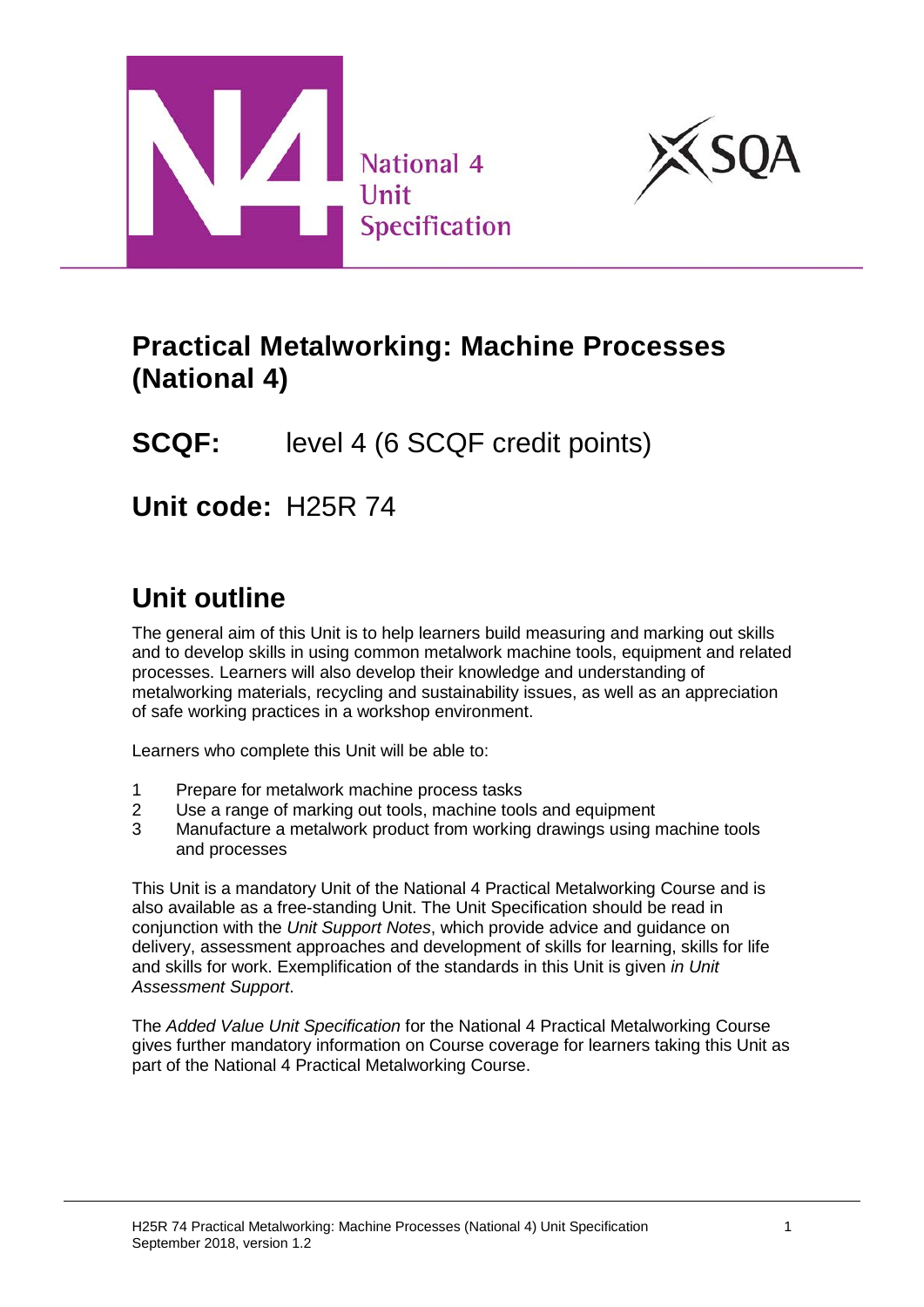### **Recommended entry**

Entry to this Unit is at the discretion of the centre. However, learners would normally be expected to have attained the skills, knowledge and understanding required by one or more of the following or equivalent qualifications and/or experience:

- ♦ National 3 Practical Craft Skills Course or relevant Units
- National 3 Design and Technology Course or relevant Units

In terms of prior learning and experience, relevant experiences and outcomes may also provide an appropriate basis for doing this Unit.

### **Equality and inclusion**

This Unit Specification has been designed to ensure that there are no unnecessary barriers to learning or assessment. The individual needs of learners should be taken into account when planning learning experiences, selecting assessment methods or considering alternative evidence. For further information, please refer to the *Unit Support Notes.*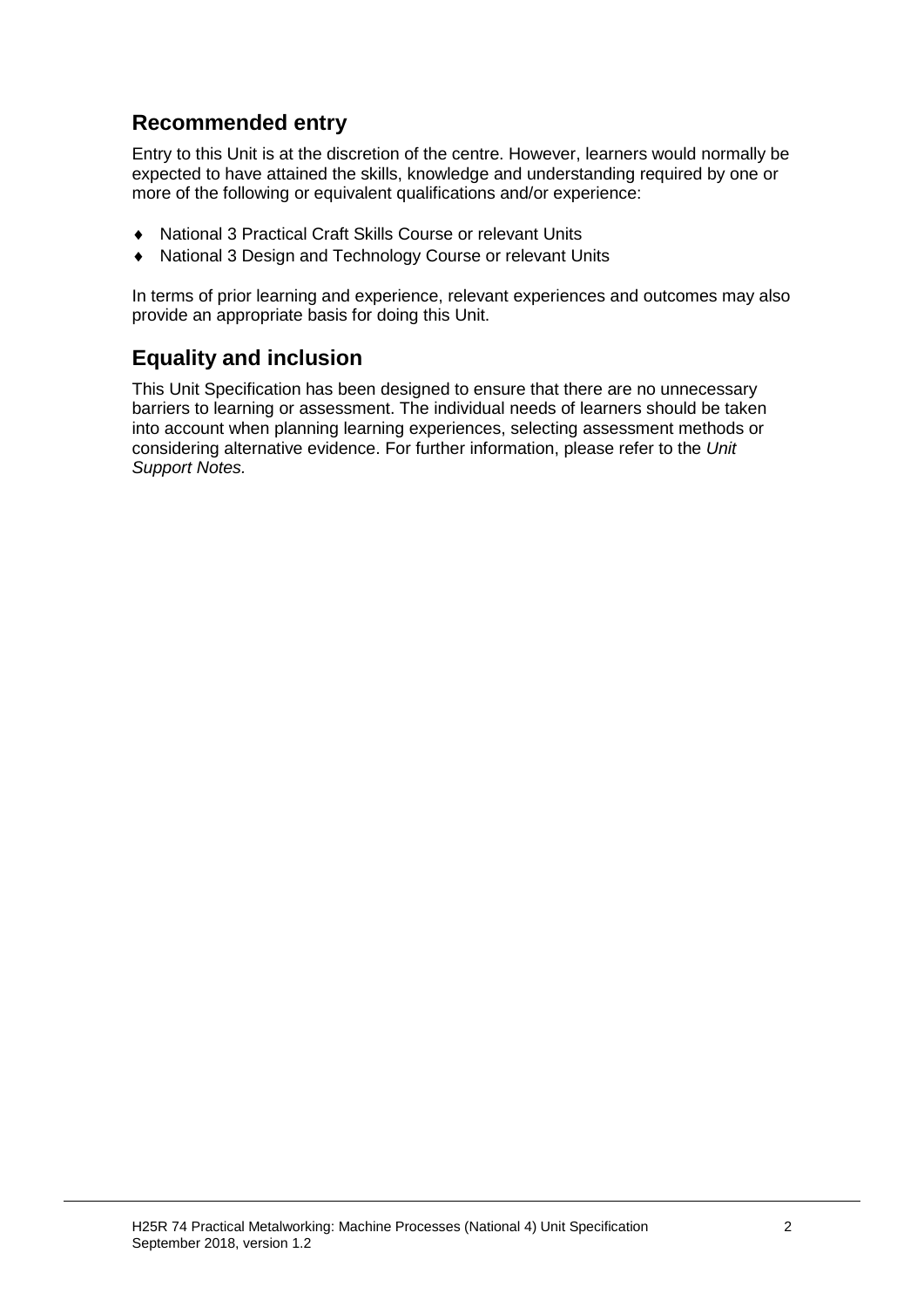# **Standards**

# **Outcomes and assessment standards**

### **Outcome 1**

The learner will:

#### **1 Prepare for metalwork machine process tasks by:**

- 1.1 Selecting, with guidance, metalworking tools, equipment, and materials appropriate for tasks
- 1.2 Confirming that metalworking tools and equipment are in good condition and safe working order before, during and after use
- 1.3 Using correct names and terminology when referring to metalworking tools, equipment, materials and processes

### **Outcome 2**

The learner will:

#### **2 Use a range of marking out tools, machine tools and equipment by:**

- 2.1 Creating and using datum marks with guidance<br>2.2 Marking out components or workpieces, with gu
- Marking out components or workpieces, with guidance, in accordance with working drawings with three functional and two linear sizes to within specified tolerances
- 2.3 Performing drilling and countersinking operations, with guidance, on a pedestal drill to within specified tolerances
- 2.4 Performing parallel turning, facing and chamfering operations on a centre lathe with neatness and consistency of finish
- 2.5 Using tools and equipment, with guidance, safely and correctly

### **Outcome 3**

The learner will:

#### **3 Manufacture a metalwork product from working drawings using machine tools and processes by:**

- 3.1 Checking, with guidance, materials supplied against working drawings
- 3.2 Manufacturing, with guidance, a metalwork product with three functional sizes within specified tolerances
- 3.3 Working in accordance with recognised procedures and safe working practices
- 3.4 Carrying out good practice in terms of sustainability and recycling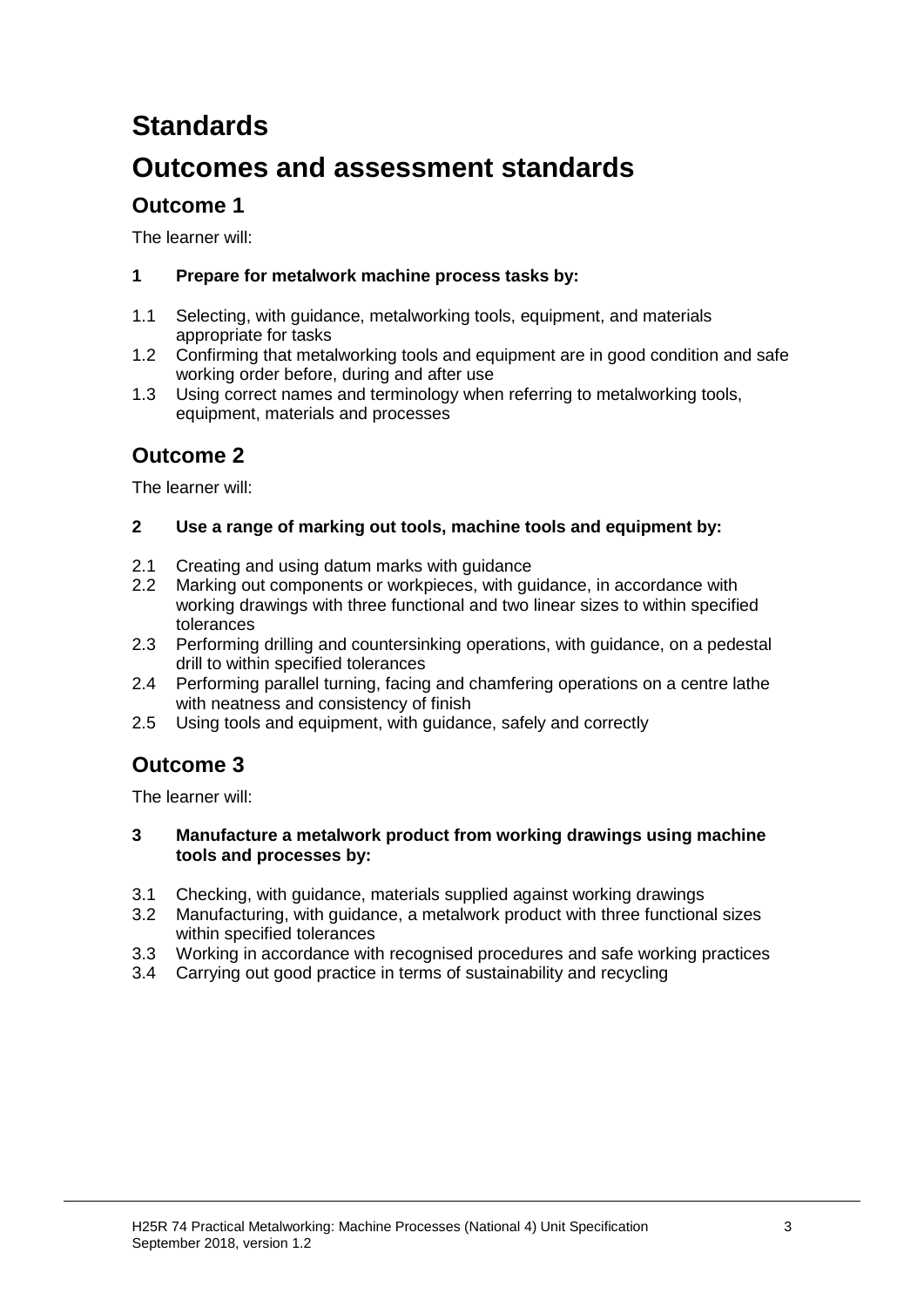# **Assessment standard thresholds**

If a candidate successfully meets the requirements of the specified number of Assessment Standards they will be judged to have passed the Unit overall and no further re-assessment will be required.

The specific requirements for this Unit is as follows:

◆ 8 out of 12 Assessment Standards must be achieved.

It should be noted that there will still be the requirement for candidates to be given the opportunity to meet all Assessment Standards. The above threshold has been put in place to reduce the volume of re-assessment where that is required.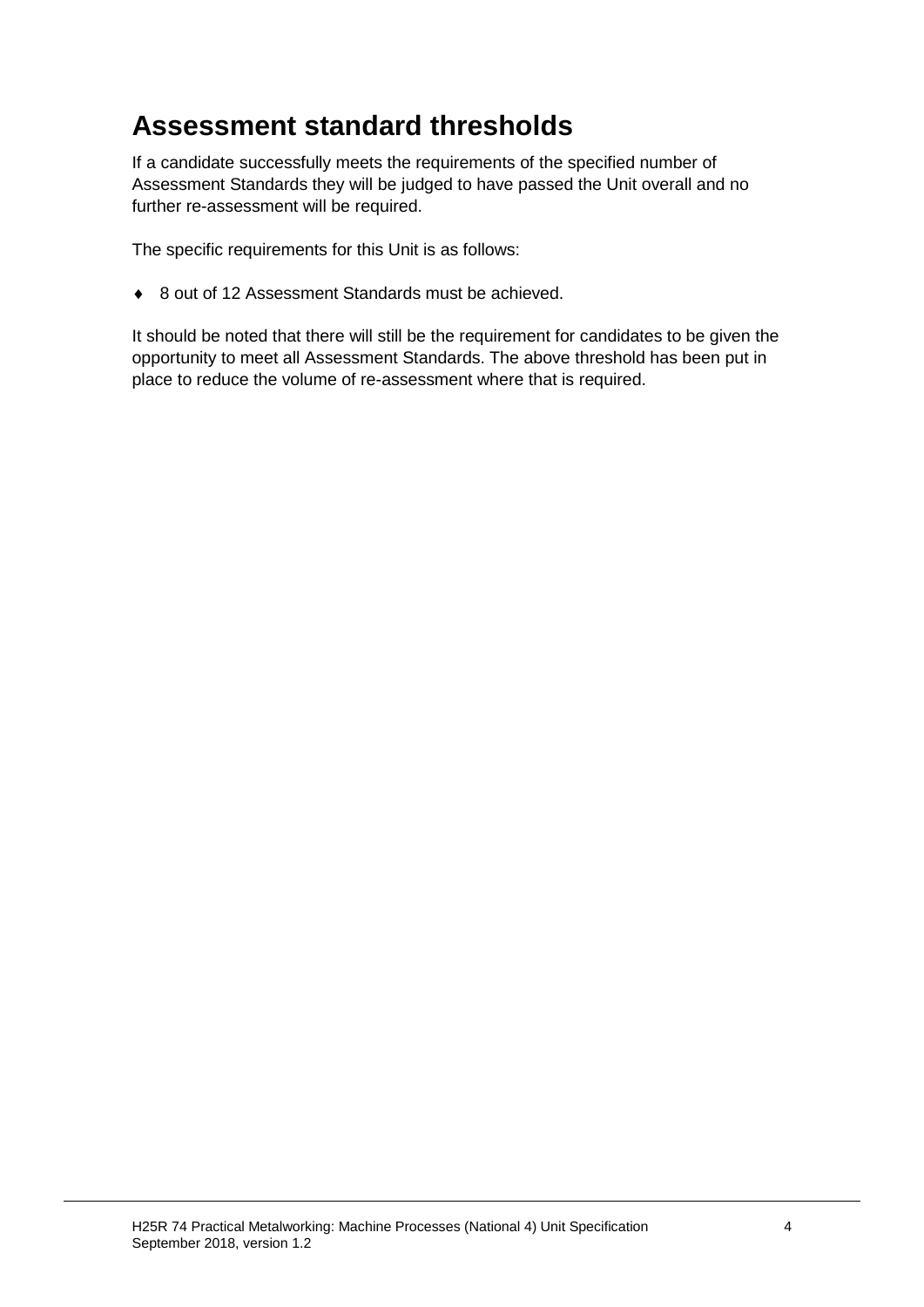# **Evidence Requirements for the Unit**

Assessors should use their professional judgement, subject knowledge and experience, and understanding of their learners, to determine the most appropriate ways to generate evidence and the conditions and contexts in which they are used.

Evidence may be presented for individual Outcomes or it may be gathered for the Unit as a whole through integrating assessment holistically in one single activity. If the latter approach is used, it must be clear how the evidence covers each Outcome.

For this Unit, learners will be required to provide evidence of:

- ♦ knowledge and understanding of a range of practical metalworking machine tools, equipment, processes and materials
- ♦ practical skills in using machine tools, equipment, materials and related processes
- ♦ knowledge and understanding of sustainability issues and good practice in recycling in practical metalworking activities and environments
- ♦ the ability to work in accordance with given procedures and safe working practices

It is assumed that the component/workpieces and products in this Unit are readily portable. The tolerances referred to in the Assessment Standards are:

| <b>Operation</b>            | <b>Tolerance</b>      |  |
|-----------------------------|-----------------------|--|
| Marking out                 | ±1mm                  |  |
| Drilling and countersinking | ±1mm                  |  |
| Metalwork product:          | $±0.5$ mm on diameter |  |
| functional size             | $±1$ mm on linear     |  |

The tolerances are also given assuming that available machinery and equipment can reasonably meet these expectations.

Learners at National 4 level are expected to require a reasonable level of guidance and support throughout practical activities.

Exemplification of assessment is provided in *Unit Assessment Support*. Advice and guidance on possible approaches to assessment is provided in the *Unit Support Notes.*

#### **Functional dimension**

Any size on a component that **must** be within tolerance or the product will not function or assemble properly. This is particularly important for moving parts.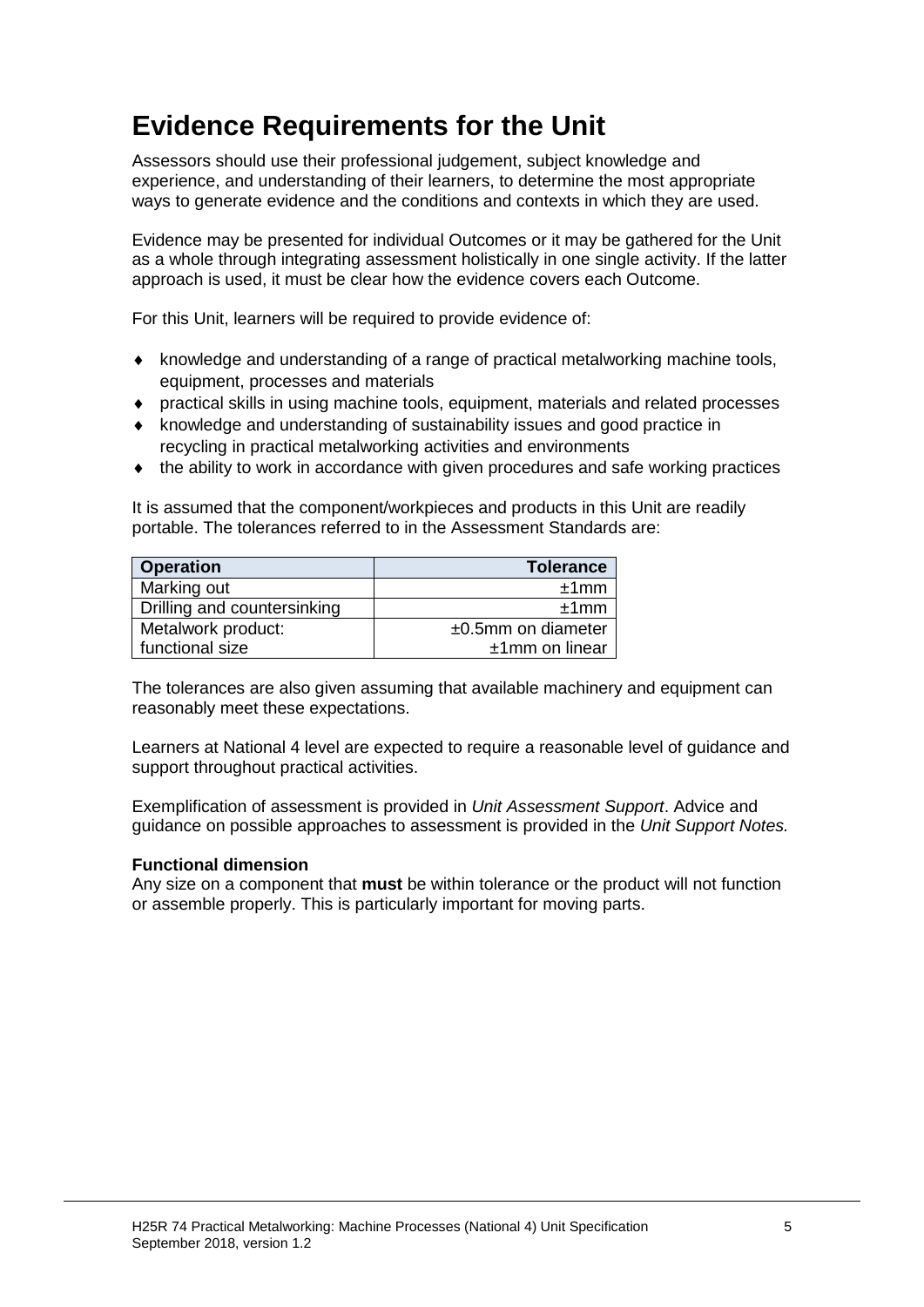## **Development of skills for learning, skills for life and skills for work**

It is expected that learners will develop broad, generic skills through this Unit. The skills that learners will be expected to improve on and develop through the Unit are based on SQA's *Skills Framework: Skills for Learning, Skills for Life and Skills for Work* and drawn from the main skills areas listed below. These must be built into the Unit where there are appropriate opportunities.

#### **2 Numeracy**

2.2 Money, time and measurement

#### **4 Employability, enterprise and citizenship**

4.3 Working with others

#### **5 Thinking skills**

- 5.2 Understanding
- 5.5 Creating

Amplification of these is given in SQA's *Skills Framework: Skills for Learning, Skills for Life and Skills for Work.* The level of these skills should be at the same SCQF level of the Unit and be consistent with the SCQF level descriptor. Further information on building in skills for learning, skills for life and skills for work is given in the *Unit Support Notes.*